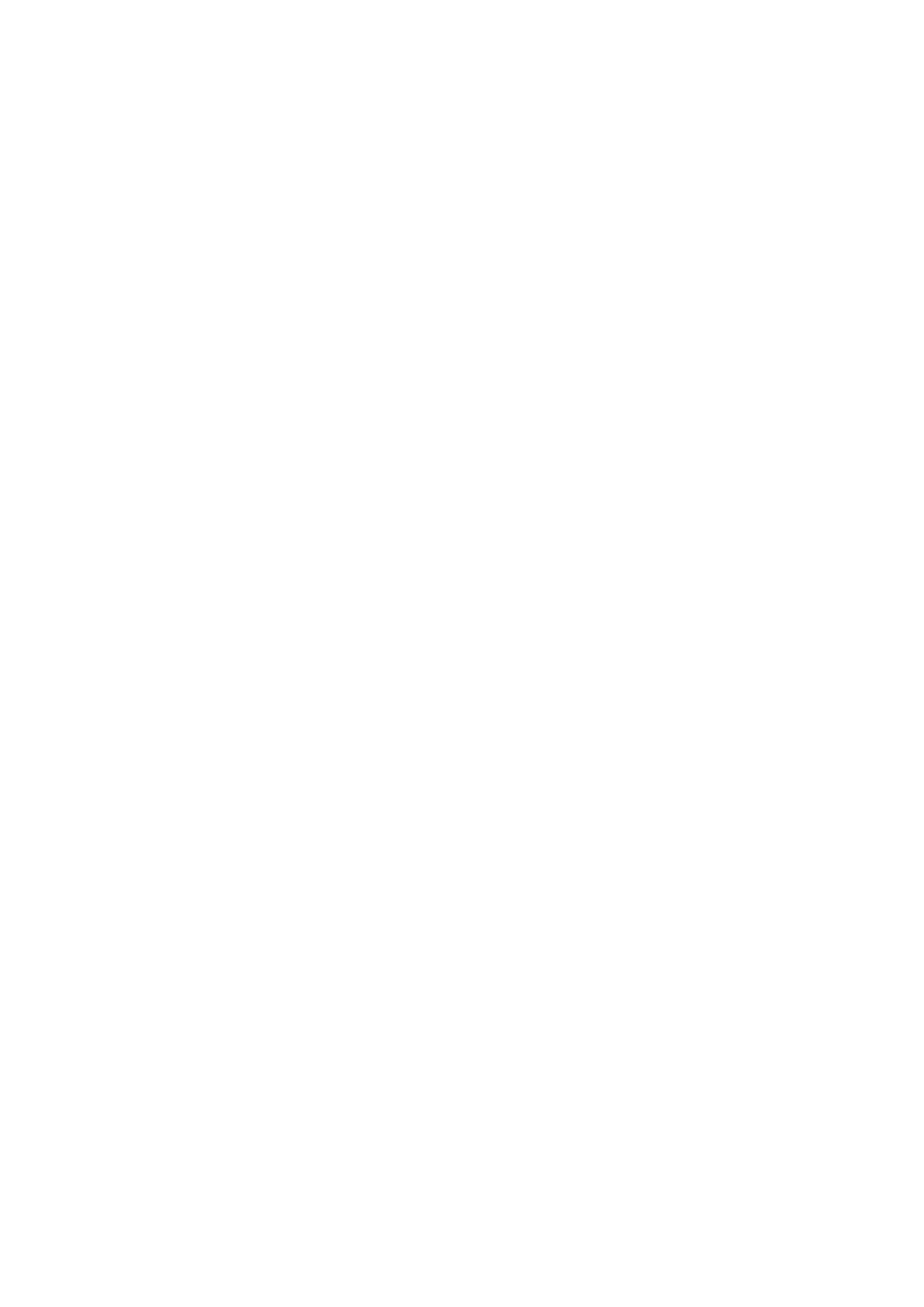**If you are interested in migrating your blog to/from our new service, this page might be helpful to you. Here are the steps to take to import/export your blog either from/to WordPress or another blogging platform.**

**Please note before starting:** WordPress only allows migration of post/page content. It does not include the export/import of menus, themes or plugins.

### **Contents**

| 2. Importing |  |
|--------------|--|
|              |  |
|              |  |
|              |  |

If you require this document in an alternative format, such as large print, please email [is.skills@ed.ac.uk.](mailto:is.skills@ed.ac.uk)

Copyright © IS 2014

Permission is granted to any individual or institution to use, copy or redistribute this document whole or in part, so long as it is not sold for profit and provided that the above copyright notice and this permission notice appear in all copies.

Where any part of this document is included in another document, due acknowledgement is required.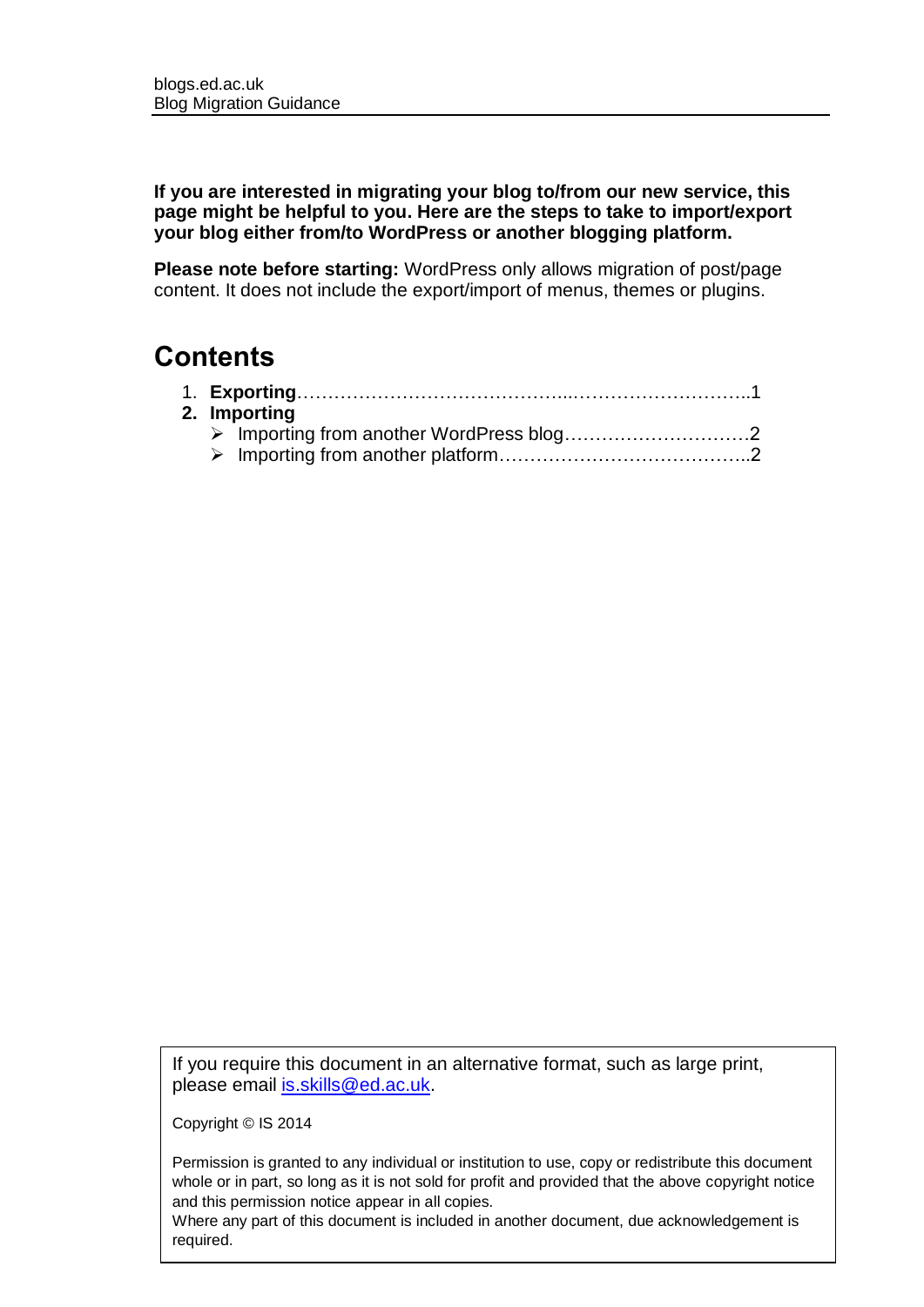## **1. Exporting**

**1)** Start by logging into your WordPress account and going to **My Site --> Settings**.

**2)** There will be a Site Tool section there at the bottom. Select the **Export** tool.

**3)** If you want to export all of your content, press the **Export All** button. The exported content will appear as a series of .xml files (also referred to as WXR files) containing your posts, pages, comments, categories, tags and references.

If you wish to simply export a single author's work, click the arrow next to the Export All button to see the advanced options and click **Export Selected Content** once you have made a selection.

**4)** Once your content has been downloaded, a pop-up message will appear, and a download link will be sent to your email.

**5)** Your downloaded content will appear as a .zip file containing your .xml files.

**6)** What you decide to do with your exported content is up to you. If you are importing it onto another WordPress blog, see our instructions below. If you wish to simply store your content for future use, make sure you save the downloaded .zip file in a safe space. If you wish to export these files onto another blogging platform, you will have to consult their website.

Please note: Make sure that your blog is not set to private before exporting/importing otherwise your media files will not be migrated. Equally, media/uploads will not appear in the exported content if your site has been deleted (because media is collected from live site when re-imported).